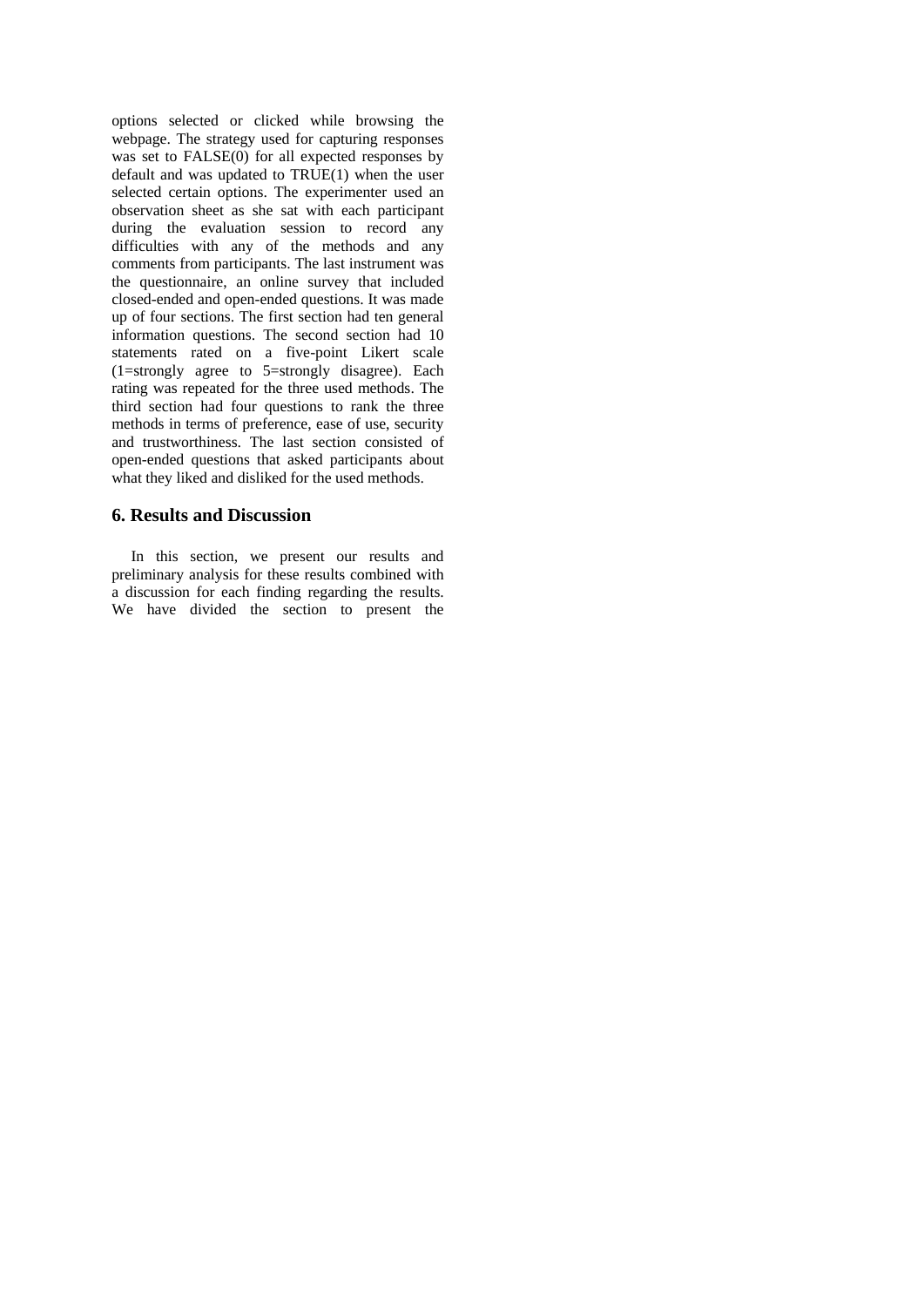positive relationship between using a fingerprint and the level of security and usability and Table 3 show the mean values from the Likert scale for each method and it indicates that users feel that the finger method is most usable, the most secure and the most trustworthy. This means that, when the fingerprint was used, the level of usability and security increased. Regarding the last section of questions that asked the users to rank each method in terms of preference, ease of use, security and trustworthiness, the fingerprint was also most preferred by the users.

| Table 3. Mean differences between methods |  |  |  |  |  |
|-------------------------------------------|--|--|--|--|--|
|-------------------------------------------|--|--|--|--|--|

|               | usability | security | trustworthy |
|---------------|-----------|----------|-------------|
| Fingerprint   | 3.71      | 4.05     | 3.96        |
| Secure device | 3.08      | 3.74     | 3 74        |
| Card reader   | 3.46      | 3 78     | 3.85        |

## **6.3. Security Results**

 As mentioned previously, five criteria assessed the security level of the authentication process regarding the methods by examining the users' awareness and behaviour with the presented security indicators. During the experiment, regarding the observation of users' attention to the missing SSL and availability of a security icon and https in the address bar, none of the 100 users recognised the absence of SSL. However, 12 of the 100 users indicated they had experience in the domain of security, which revealed that the users' attention regarding the understanding the importance of an SSL connection is very low. Caution was measured by observing users' ability to type and provide an email address in an insecure page. During the experiment, all the participants provided and typed an email address in an insecure page without any concern, which also indicates their weak understanding of the harm that could happen as a result. Regarding motivation, which measure users' responses to the request for providing authentication methods, those who used the secure device were happy to use the method and complete the authentication process. Regarding those who used the card reader, 14 hesitated to use the original card. On the other hand, those who used the fingerprint seemed to enjoy the experience, while three out of 100 wondered whether their fingerprint would be saved in the website database, which indicated their caution to provide their fingerprint was not due to working in an insecure page but because of their wariness it would be used in other ways. Finally, wariness was measured by observing users' responses to the warning message that related to the missing security certificate. In this step, we obtained results from the table schema created to record responses and from the observation sheet. The results

indicate that 85% of users pressed the OK button, which means they continued the process without any wariness, while 15% pressed cancel to avoid harm or danger. From the observation sheet, the experimenter was able to divide the participants' responses to the warning message into seven groups:

- Those who were confused after reading the message and decided not to go further (1 user).
- The group that read the message very carefully and tried to understand its content  $(f=16)$ .
- Those who hesitated to proceed with the process  $(f=7)$ .
- The group (*f*=5) that requested help from the observer.
- Two that decided to discontinue their work.
- One user who tried to find instructions to help him to decide.
- Finally, 68 users were not concerned and ignored the message.

 Generally, the results indicate that the participants' level of attention, caution, wariness and motivation for security during the authentication is weak. In addition, it seems that their background regarding the security of online banking is very low; however, all of them are online banking users.

## **7. Conclusion**

 The presented study proposed an approach for evaluating different multifactor authentications by giving users the freedom to choose their preferred method to authenticate themselves while online banking. Our methodology that forces each user to use three different methods was successful and ended with an experiment that gives each user a realistic experience with each method in order to be able to rate each of them and get an accurate result. Moreover, the study's methodology suggested the integration of usability metrics with security metrics that related to the users' awareness of security indicators. The results from the experiment indicate that fingerprinting was the most usable and secure method from the users' point of view. Finally, the users' level of understanding security indicators is very low, based on observing their reaction to the security features presented in the study.

## **8. References**

[1] Hyde, D. (2012). Hackers crack new online banking security putting 25 m people at risk. This is money. Available from: http://www.thisismoney.co.uk/money/ saving/article2096060/Hackerscracknew-online. Available online. [Accessed on 13/12/2014].